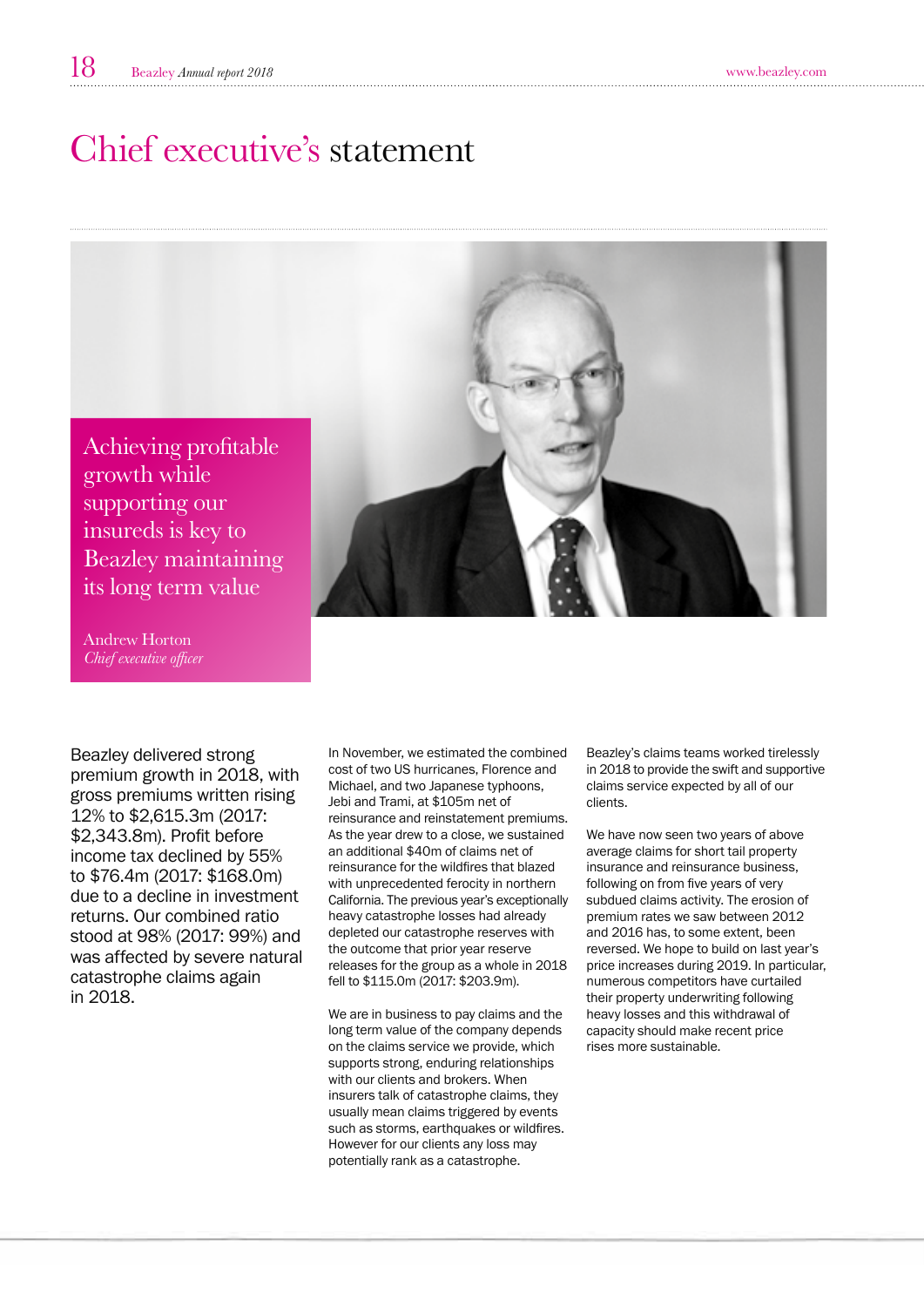## Growth opportunities

Growth in insurance can be opportunistic – driven by firming premium rates – but it can also be strategic, based on an insurer's position in growth markets. Over time, the latter is more important. Beazley is well positioned in a wide array of growth markets. The cyber insurance market, showing double digit annual growth, is perhaps the most widely discussed. Nevertheless demand is also very strong for the specialty liability products we offer to healthcare providers, technology companies, and property developers confronting environmental liability risks.

Our position in markets such as these has underpinned the strong growth of our US operations in recent years, which continued in 2018. We saw locally underwritten US premiums grow 20% during the year to \$1,051.2m (2017: \$878.2m), nearly 90% of which is written on behalf of the group (the balance is attributable to the external investors supporting Beazley syndicate 623). Our US business has grown at an average rate of 18% for the past five years and we foresee further double digit growth during 2019.

Developing a strong foothold in new markets often takes time. Our US accident and health business is a case in point. In recent years, the soaring cost of health benefits to US companies has generated strong demand for 'supplemental health' offerings to employees that are either partly funded by employers or wholly funded by employees. This has not historically been a target market for Beazley and it has taken time to develop the relationships needed to win a share of this business. Under the leadership of Brian Thompson, our US team began to gain real traction in this market in 2017 and this continued into 2018, when we wrote \$20.6m.

Outside the US, we have also been laying the foundations for long term growth. In 2017, our specialty lines division – Beazley's largest – began a concerted effort to capitalise on the growing demand for specialty liability products that we saw developing outside the US, particularly in continental Europe. We saw opportunities in many of the industries that have also fuelled our US growth, such as healthcare and technology, but we also saw significant growth potential in financial institutions business, which we have not historically underwritten in the US.

As described on page 12 and 13 of this report, we have invested heavily in both people and technology to support the growth of our non-US business, hiring 34 underwriters outside the US in 2018. Although we are a UK-based business, Brexit should not present any insurmountable challenges for Beazley. In July 2017 we secured approval from the Central Bank of Ireland for our Dublin based European insurance company, Beazley Insurance dac, to write insurance business. We are accordingly able to underwrite European business for the account of Beazley Insurance dac – which has branches in Germany, France, Spain and the UK – and for the account of our Lloyd's syndicates through the Lloyd's Brussels office.

### New strategic initiatives

Change is gathering pace in our industry, fuelled by new technologies and new data sources. In 2018 we launched a series of strategic initiatives to help Beazley adjust to these changes and benefit from them. Our overarching goal is to make the company an even better business partner to our clients and brokers.

A key objective of these initiatives will be to lower, over time, the expense ratios that have proved stubbornly high in our industry. Our value to our clients will dramatically increase if we can pay out less in expenses and more in claims. This in turn will depend on enlisting technology to enhance the productivity of our underwriters and other staff, automating manual processes wherever possible.

Two of our strategic initiatives are tackling this challenge in different ways. Our Beazley Digital initiative focuses on small, relatively simple business, where we see significant scope for automation. Our Faster, Smarter Underwriting initiative is tackling the larger, more complex risks that are the historic mainstay of Beazley's business. We see some opportunities for automation here too, but there is also scope for enlisting new data sources to help us underwrite risks that were previously very hard to price or even deemed uninsurable.

The value we offer to clients depends of course on our underwriting appetite and the claims service that we provide. However it also depends on how easy it is to do business with us. To improve our overall service we need to stand in our clients' shoes and this is the focus of a third strategic initiative we are calling Closer to the Client. In parallel with this, we have been working hard to simplify our policies – a drive epitomised in April 2018 by the launch of a digital version of our WeatherGuard policy that dramatically simplifies weather-related cover for event organisers.

Finally, as a London-based insurer our success is in many respects bound up with the broader success – and particularly the efficiency – of the London insurance market. Last April I was delighted to be invited to chair the London Market Group (LMG), a body that represents all of the market's businesses. At Beazley our London Market strategic initiative was launched during 2018 to ensure that we benefit to the fullest possible extent from the work that the LMG is doing to modernise and promote the London market.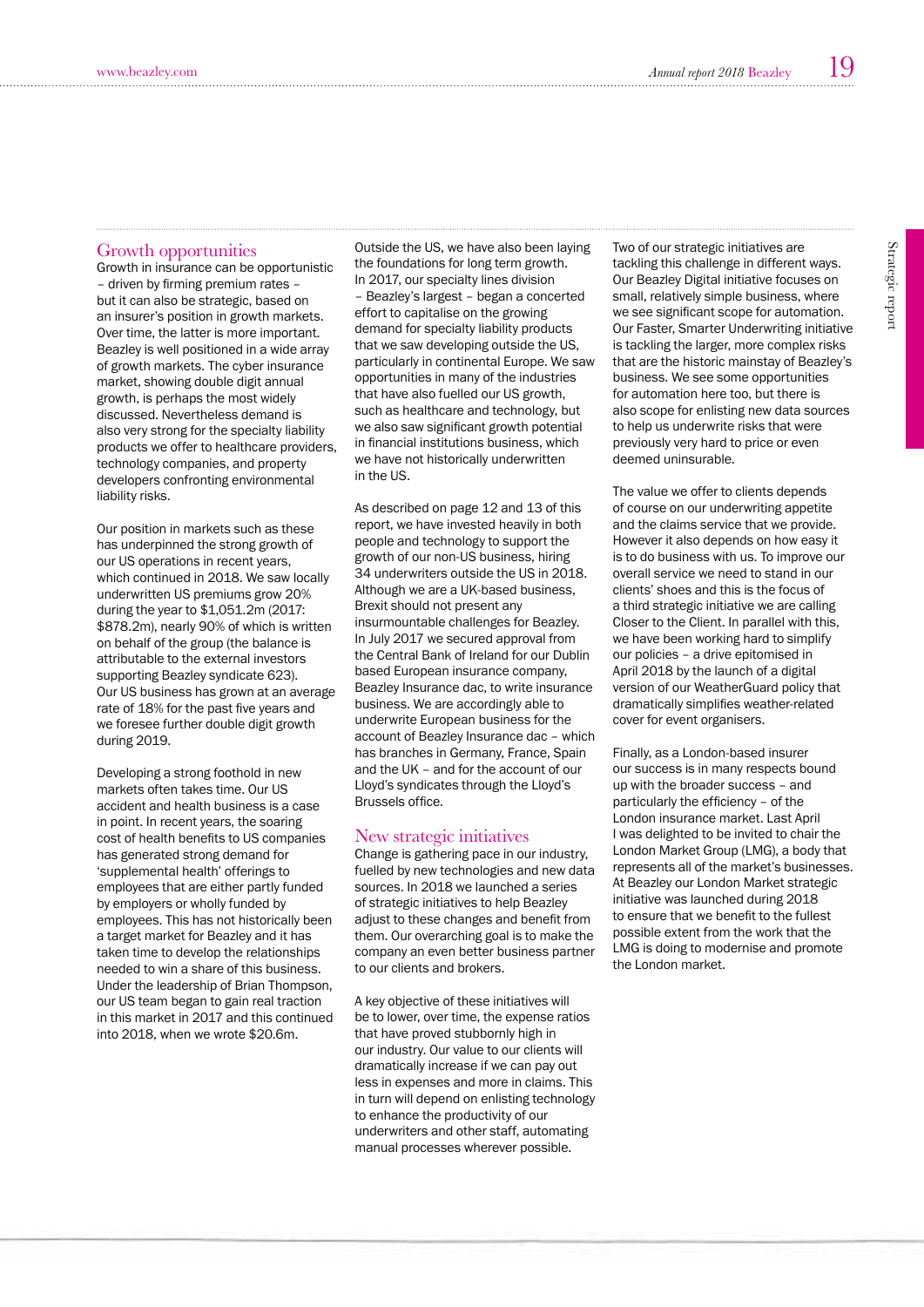# Chief executive's statement *continued*

#### Executive changes

Succession planning is something we take very seriously at Beazley at all levels in the organisation. Some of our plans are currently being executed: we welcomed four new members to the executive committee in 2018 and a further four will join during 2019. I am delighted that more than half of our recent senior appointments are internal promotions, including all of those to senior underwriting roles.

At the beginning of 2019, Adrian Cox succeeded Neil Maidment as Beazley's chief underwriting officer. Adrian is exceptionally well qualified to assume the role, having run our largest division, specialty lines, since 2008. From the beginning of 2019, we have split this division – which accounted for 56% of our total premiums in 2018 – into two. The new divisions are headed by seasoned Beazley underwriters: one, under the leadership of James Eaton, will continue to be called specialty lines while the other, under the leadership of Mike Donovan, has been named cyber & executive risk (CyEx).

It is difficult to do justice to the contribution that Neil has made to Beazley. He has overseen the development of one of the best performing underwriting portfolios in the market. He also helped us to shape our business model and brand, and to maintain an open and inclusive culture as the company has grown. We wish him well in all his future endeavours.

In November 2018, Tim Turner succeeded Clive Washbourn as head of Beazley's marine division. Tim joined Beazley in 1998 when the marine division was established and has for several years headed the marine, hull and war risk account within the division. He has represented the marine division on Beazley's underwriting committee since 2016. Clive took the decision to step down for personal reasons. We are however delighted that he has expressed his willingness to continue to offer the team the benefit of his expertise in underwriting and business development.

Mark Bernacki, who joined Beazley in 2005 and has led our property division since 2012, will also be leaving during 2019 and there will be an announcement about his successor as head of property in due course.

Jerry Sullivan, who leads our professions group within specialty lines, is one of the four individuals joining the executive committee during 2019 replacing Mark as the chairman of our US management committee.

Two other key appointments have ensued from the planned retirements of Martin Bride, our finance director, and Dan Jones, who heads our marketing and broker relations functions, in 2019. Martin will be succeeded by Sally Lake in May 2019. Sally has been with Beazley since 2006 in various roles and is the current group actuary. In late 2018, Lou Ann Layton joined us from Marsh as Dan's successor. Prior to joining Beazley Lou Ann held a series of senior positions at Marsh in the US, most recently as head of the south east region.

#### Investment performance

Beazley's investment returns fell to \$41.1m or 0.8% in 2018 (2017: \$138.3m, or 2.9%), mainly due to a series of interest rate hikes in the US that only generated a modest return for our fixed income portfolio, which accounted for 81% (2017: 76%) of our total investments at year end. A higher US dollar interest rate does, however, mean that the longer term outlook for these investments is more positive than it has been for a number of years.

Our capital growth investments, accounting for 12% of our portfolio at year end (2017: 15%), suffered from the very adverse market conditions that affected many asset classes, generating a loss of 1% (2017: return of 11%). This performance could have been materially worse had our investment team, led by Stuart Simpson, not prudently reduced our exposure to equities part way through the year.

Beazley maintains a conservative investment strategy which has served us well over the years. Nevertheless with financial assets of more than \$5.1bn, it is clear that sharp gyrations in asset values can significantly affect the company's overall performance. In 2018, the 70% decline in our investment return was equivalent in effect to a large catastrophe loss on our underwriting portfolio.